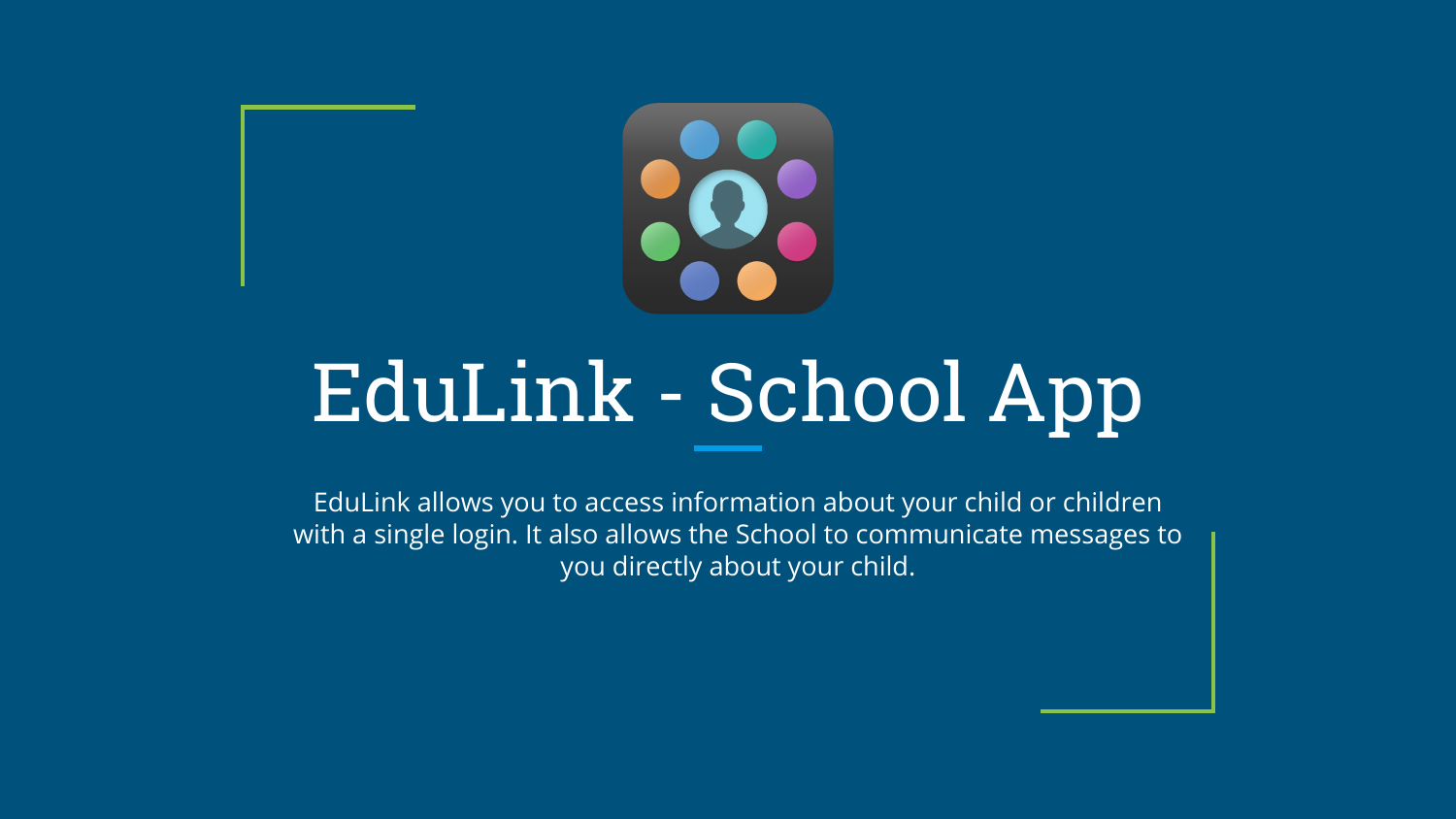### Features



- ★ Messaging Email, SMS & Push notifications
- ★ Attendance
- $\star$  Timetables
- ★ Reports
- ★ Emergency Contact Details Update Information
- $\star$  Clubs
- $\star$  Exams Timetable
- ★ Achievement and Behaviour
- ★ Calendar
- ★ Noticeboard
- ★ Contact Information
- ★ Absence Reporting
- **★** Parents Evening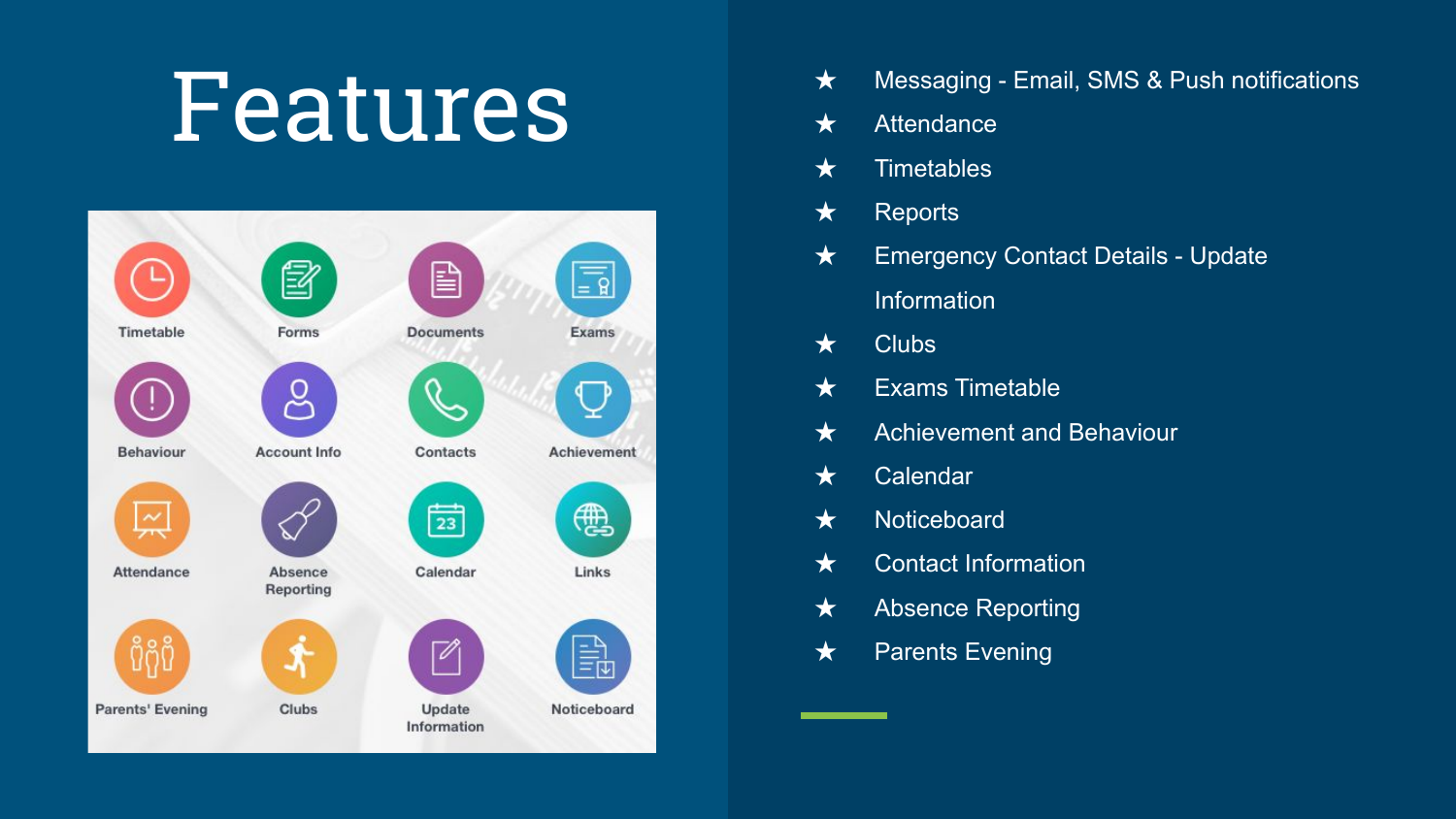### How to access EduLink

EduLink can be accessed on any device – PC, laptop, tablet or mobile device – via the web browser or via the EduLink app.

The link to access the EduLink login page on a web browser is [www.edulinkone.com](http://www.edulinkone.com/) or on the school website.



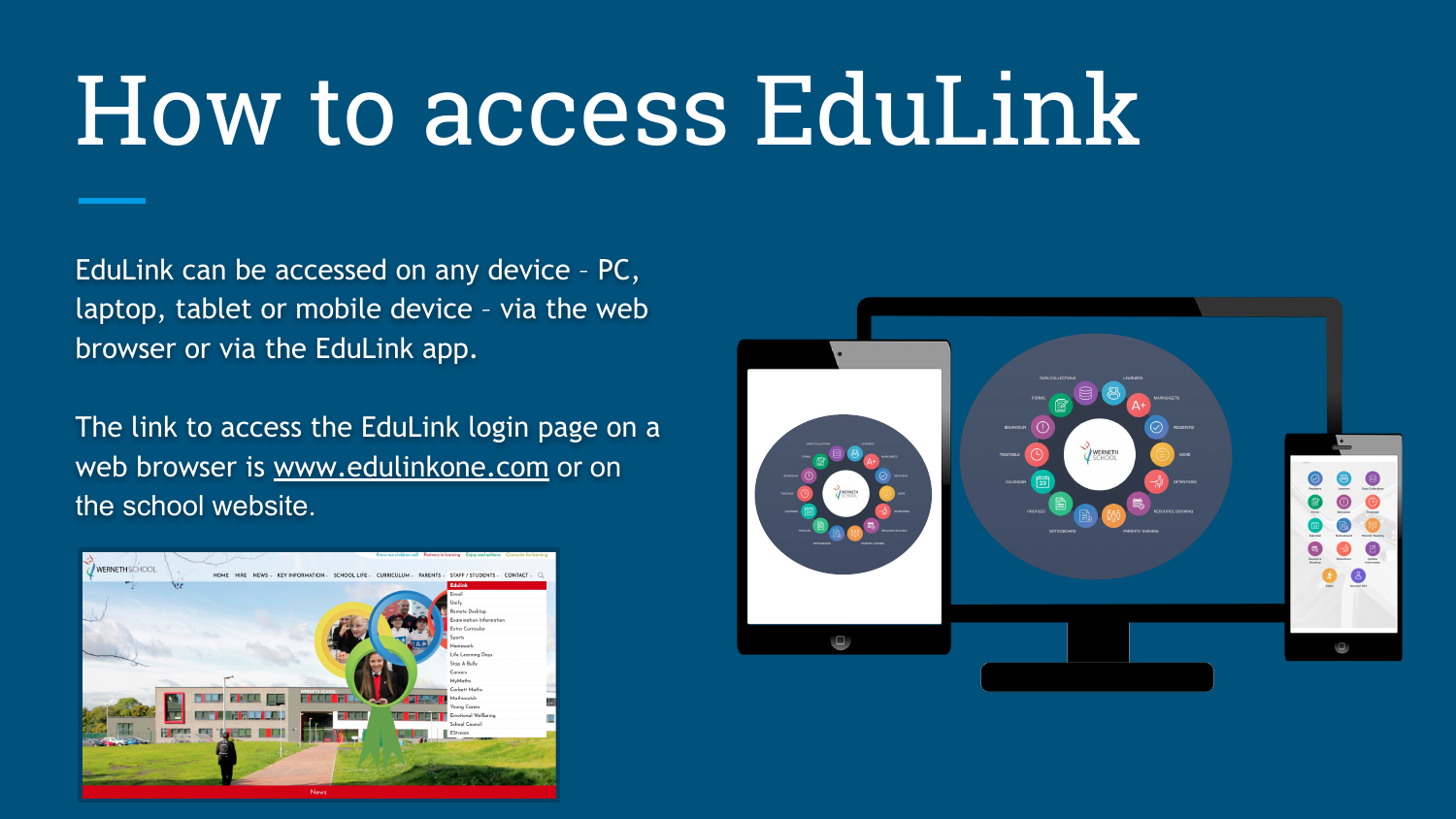## Download EduLink

### Apple



#### Requires ios 8.0 or later.

Compatible with iPhone, iPad and iPod touch.

Android



Requires Android 4.4 and up.

Compatible with iPhone, iPad and iPod touch.



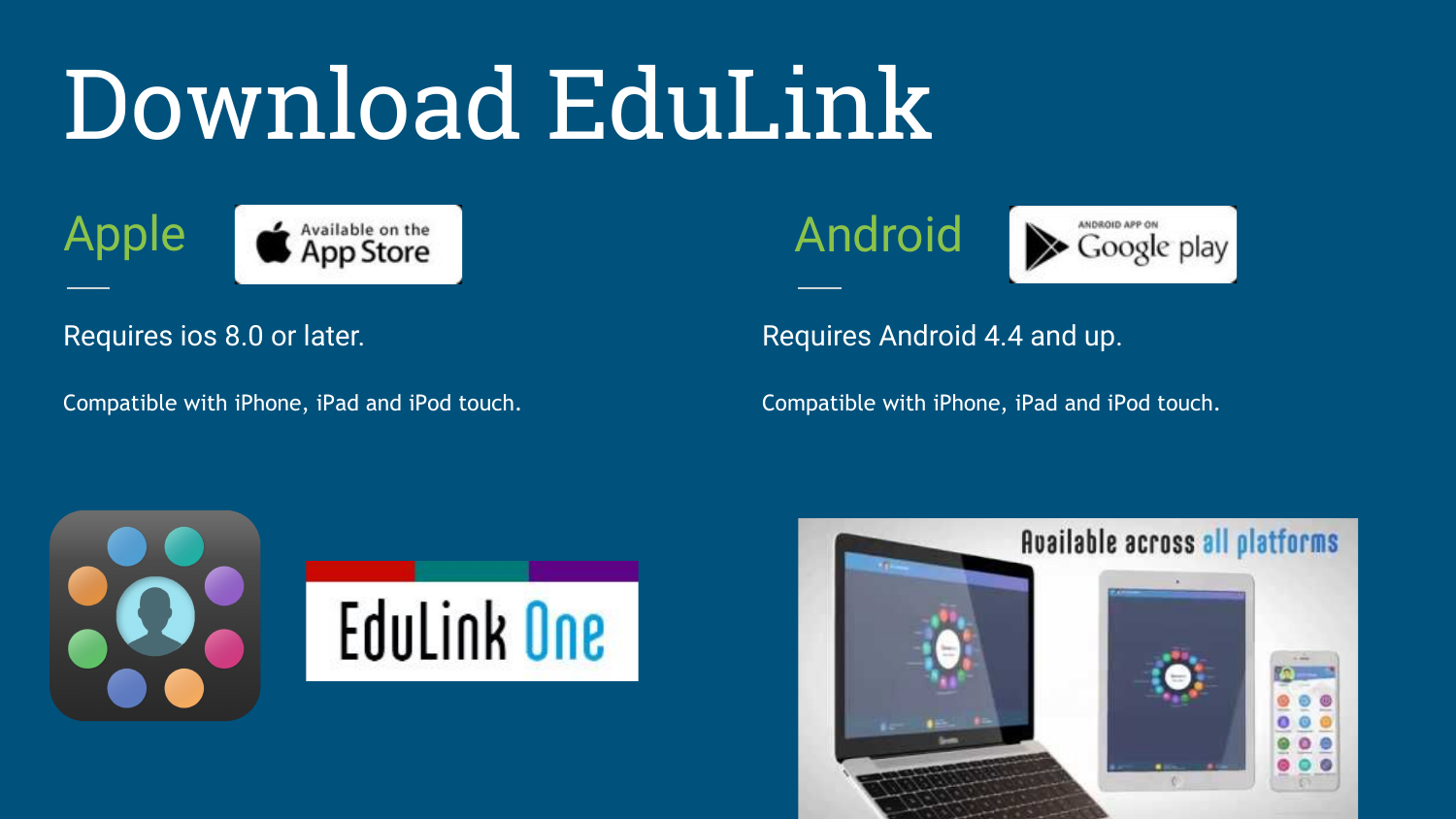# Log in



Both the app and the web browser will display this log-in screen.

The School ID is

### 'Werneth'.

You should have received your **Username** and **Password** on a letter sent home.

If you have not received a letter please email: [website@wernethschool.com](mailto:website@wernethschool.com)